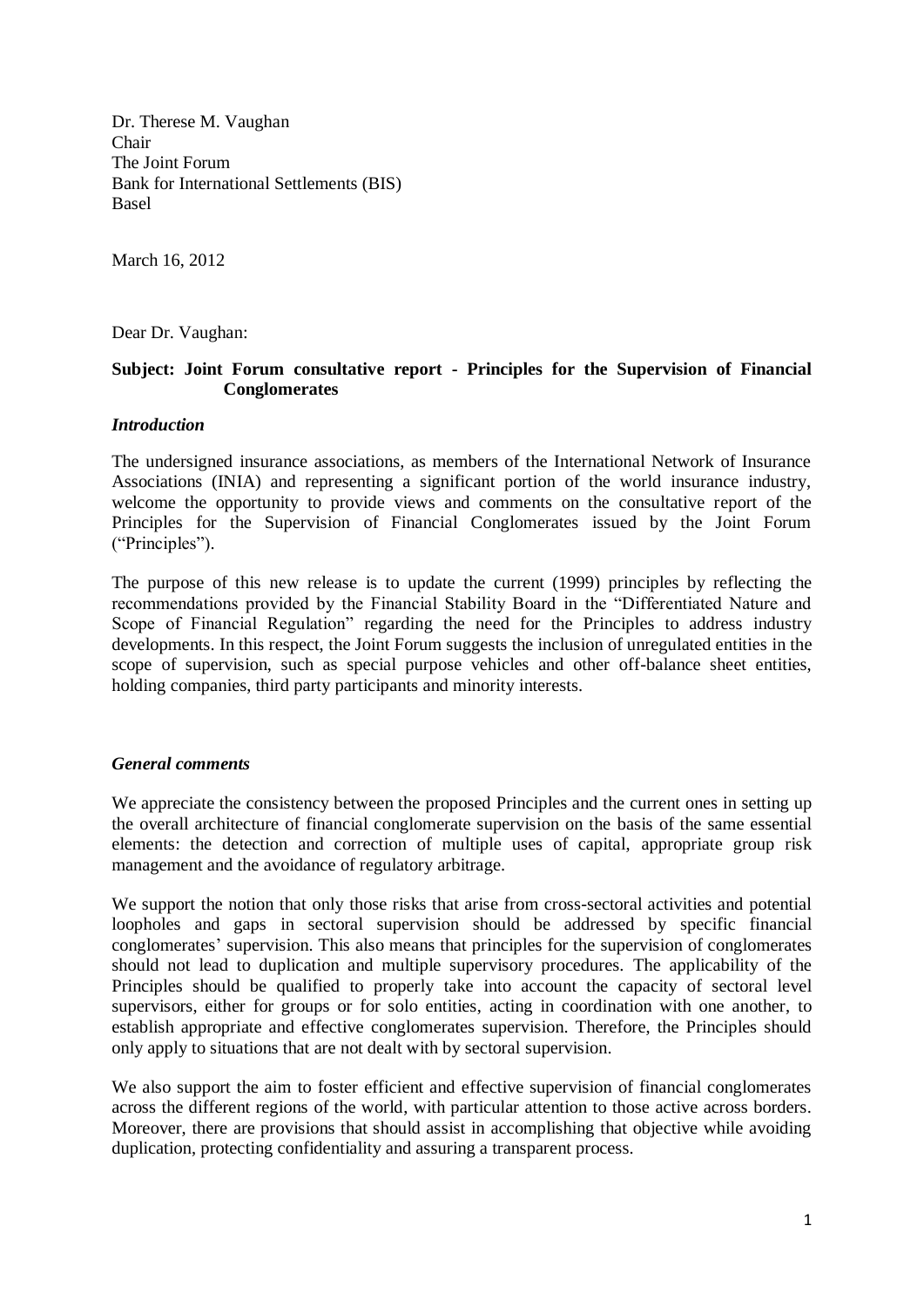We believe that the Principles should be high level so as to leave adequate room for implementation in the local regulatory and supervisory approaches. However, in our opinion, there are some areas where a more precise description and wording would be useful in order to optimize the effectiveness of the principles. For example, we note that footnote 11 mentions that the concept of 'material' will be defined at a later stage. We appreciate this commitment and look forward to participating in this exercise. Furthermore, in order to properly assess whether "level playing field" issues could arise, we would like to better understand to what extent the 'degree of national discretion in approaches to conglomerate supervision' as referenced in the Principles is envisaged.

With respect to the envisaged scope of application of the Principles, we have concerns about the proposed supervision of minority interests and holding companies. Specifically, while we support the application of the principle of dominant influence, we strongly believe that the inclusion of other types of minority entities should be handled on a contingency basis and not as a rule.

# *Supervisory powers and authority*

We see merit in exploring how to enhance coordination and communication among existing sectoral regulators. We also specifically endorse the language in this section concerning the importance of confidentiality and the need for clear responsibilities and objectives for all supervisors.

In line with our introductory remarks, we would like to emphasize that the reason for conglomerate supervisors to have additional tools for coordination and cooperation is to deal with risks that arise from financial institutions belonging to two or more sectors within the same group or from the inclusion of non-regulated entities. Having this in mind, Principle 9 should provide a mechanism for existing sectoral regulators to work together in a coordinated and streamlined fashion to take corrective action under existing regulatory regimes. Moreover, we would like to point out that as a result of this proposed extension of the scope of supervision, an issue concerning the supervision of holding companies may arise. In some legislative frameworks, supervision is applied to authorized entities only, which means that supervision of the holding company as a stand-alone entity is not foreseen even if this entity may play a crucial role as a head of a group of authorized entities.

# *Supervisory responsibility*

At the outset, we want to indicate our strong support for the language on efficient and effective regulation, confidentiality and a transparent process for rendering decisions.

In our opinion it should be left to the relevant authorities to develop and implement the appropriate legal provisions at a national level. The authorities themselves should develop supervisory programmes that specify the application of the provisions and actionable triggers. With regard to supervisory actions, the applicable law should be clear as to the standards for each action and provide a right of appeal.

We agree on the importance of information-sharing and supervisory coordination. We agree that a process be established to organize such cooperation and specify the roles and responsibilities of the different supervisors involved. Further details or guidelines about this information-sharing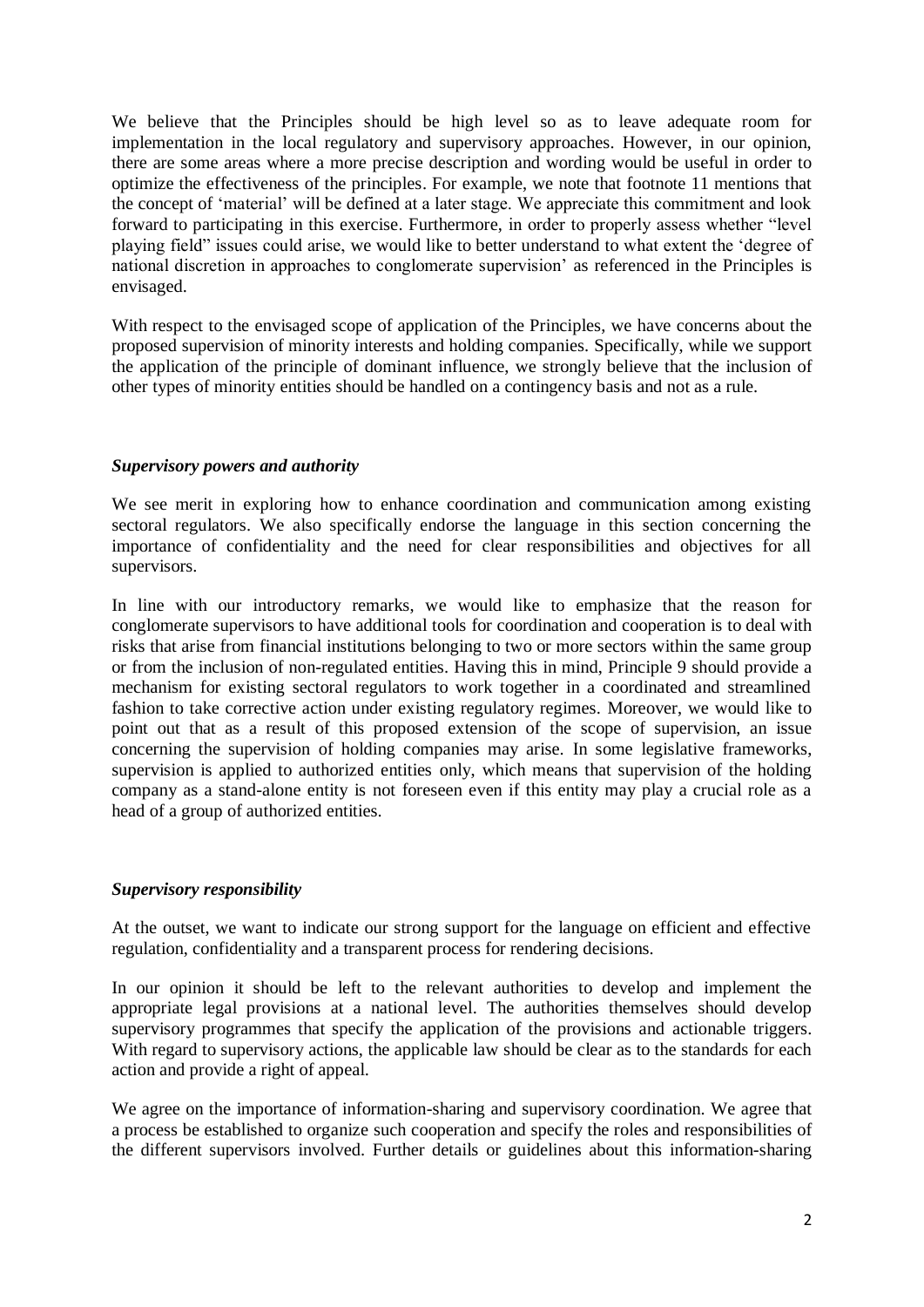process and contents should be provided. Clear and consistent confidentiality protections for sharing sensitive, non-public company information are critically important.

The Principles should recognize that each sectoral supervisor has available to it the range of enforcement tools established under domestic law and should encourage these supervisors, acting in coordination with the primary sectoral supervisor, to use these enforcement tools to address risks arising from cross-sectoral or unregulated activity. With reference to Principle 9, we suggest that, when appropriate, there ought to be consistency in the way wrongdoers are sanctioned, so that similar violations and weaknesses attract similar sanctions. We see merit again for the applicable law to provide a right of appeal. Moreover, multiple sanctions for the same wrongdoing should be avoided. Clear and objective criteria for enforcement should be established and publicly disclosed.

## *Corporate Governance*

The Principles, implementation criteria, and explanatory comments are overly prescriptive in requiring a specific corporate governance framework. Corporate governance is an area characterized by important historic and cultural differences across borders, which in turn leads to different legislative approaches. Against this background it is important for the Principles to remain sufficiently general that these differences can be adequately taken into account. As an example, we do not support the proposed requirement to have the risk management function report directly to the board of the financial conglomerate. It is our view that each entity should be allowed to organize the reporting line of its risk management function according to its own structure of corporate governance. The important element here is to ensure transparency of the decisions and to implement appropriate communication processes.

Furthermore, references to requirements applying to the boards of directors (*e.g.*, in section 12(c)) should respect that these are subject to applicable local corporate law. In addition to that it remains unclear who "senior managers" are since they are referred to in 12(ii) next to the board members and key persons in control functions.

This being said, in our opinion several key terms should be more carefully defined, including "suitability", so as to avoid subjective and contradictory determinations, "adequate oversight", and "seek restructuring" to make clear that restructuring can certainly be discussed but not mandated.

# *Capital adequacy and liquidity*

We support the fact that the Principles for capital adequacy are aimed to supplement principles for sectoral supervision where they don't fully address the nature and scope of the financial conglomerate; however the Principles should be made to express clearly that they are not intended to endorse the establishment of a global standard for assessing capital adequacy.

We support also the focus on unregulated entities in the group-wide capital assessment. However, we propose that the implementation criteria 16(a) be amended by "if the group does not assess its capital position on a consolidated basis", since assessing capital adequacy on a consolidated basis implies already covering all exposures within the group and encompassing all its entities. For the same reason, we find that implementation criteria 16(b) is not necessary if the capital adequacy is quantified and managed on a consolidated basis.